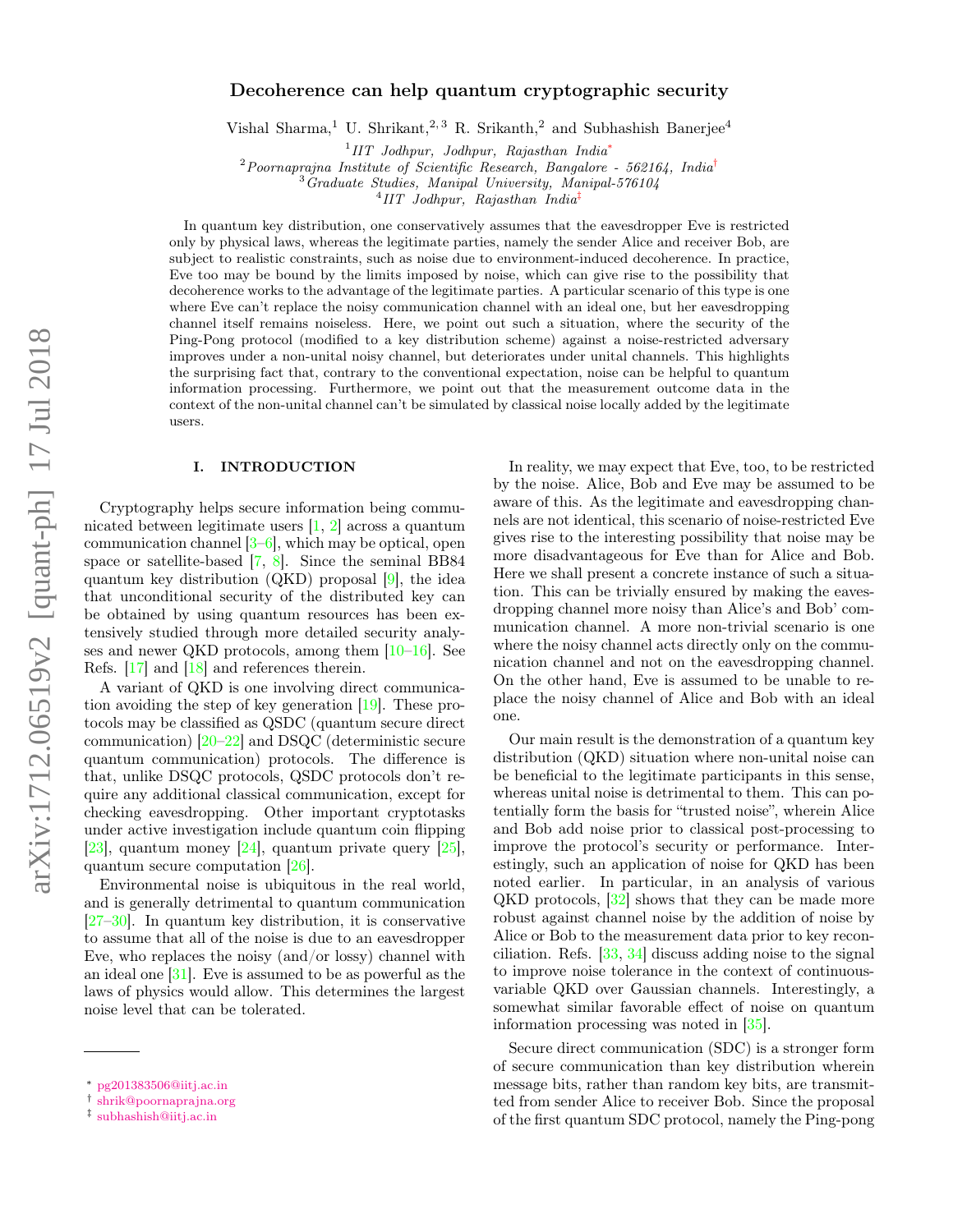protocol [20], a number of other realizations of this theme have been proposed [36–43]. The Ping-Pong protocol's security, as well as its modified versions, have been extensively studied by various other authors [37, 44–56]. A comprehensive review of some of the attacks and protective measures against them are discussed by the authors of the Ping-pong protocol [57].

The original Ping-pong protocol is based on two modes: the message mode during which a bit is transmitted deterministically, and control mode, to monitor eavesdropping. This structure is necessitated by the requirement for the protocol to perform as a scheme for SDC. Here, however, we will use a simplified version of the Ping-pong protocol (though it will still be called as such), which is suitable for key distribution, but in general not for SDC. This is done by dropping the control mode, and instead using a quantum bit error rate (QBER) analysis (which involves sacrficing some otherwise secret bits) for detecting eavesdropping.

For our purpose, it will suffice to consider the depolarizing and AD (amplitude damping) channels, representative of unital channels (those that map the identity operator to itself) and non-unital channels, respectively. Furthermore, the noise acts only on the communication channel and not directly on the eavesdropping channel, so that Eve is affected only by the interaction of her probes with the noisy communication channel, rather than noise acting on her probes directly. In this scenario, the semipowerful Eve is able to deploy noiseless probes, but unable to replace Alice-Bob's noisy channel with a noiseless one.

The remaining work is divided as follows. In Section II, we briefly review the Ping-Pong protocol reformulated as a QKD (rather than SDC) scheme, and an attacking strategy on it  $[44]$ . In Section III, we introduce the noise scenario used in this work. In Sections III A and III B, we study the performance of the (modified) Ping-Pong protocol in the presence of the AD and depolarizing channels, respectively, pointing out the (surprisingly) beneficial aspect of the former. The question of the simulation of the measurement outcome data under a noisy channel by the resource of local classical noise applied by the legitimate users, is considered in the conclusing Section IV.

## II. EAVESDROPPING ON THE PING-PONG PROTOCOL

First, we briefly describe the (modified) Ping-Pong key distribution protocol, based on the original secure deterministic communication protocol [20]. In what follows, we use the notation where  $|0\rangle$  and  $|1\rangle$  represent the two polarization states  $H$  and  $V$  of a single photon, respectively, whilst  $|2\rangle$  represents the vacuum state.

1. Bob transmits to Alice one half (the "travel qubit") of the Bell state  $|\psi^+\rangle = \frac{1}{\sqrt{2}}$  $\frac{1}{2}(|01\rangle + |10\rangle).$ 

- 2. Alice encodes one bit of information by applying operation I (resp., Pauli  $\sigma_Z$ ), corresponding to the bit value  $a = 0$  (resp.,  $a = 1$ ).
- 3. She retransmits the travel qubit back to Bob.
- 4. The two-qubit state now left with Bob is ideally in one the Bell states  $|\psi^{\pm}\rangle$ , which is determined by Bob by a Bell-state measurement.
- 5. For a sufficiently large set of the (noisy) shared bits, Alice announces the encoded bit on some of the transmissions. The fraction of bits where Alice's and Bob's records differ determines the quantum bit error rate (QBER). If the QBER is below a threshold value, they proceed to distill a secret key. Else, they abort.

Wöjcik proposed an eavesdropping strategy on the original ping-pong protocol, which is now adapted for the modified Ping-pong protocol. The basic intuition of security in the Ping-pong protocol is that the travel qubit remains always in the maximally mixed state, irrespective of Alice's encoding. The subtlety of Wöjcik's attack is that by making the probe interact before and after the encoding, Eve is able to extract some information about the encoding. A brief description of the attack adapted to the above protocol is enumerated below.

- 1. Eve prepares two probes x and y in the state  $|2\rangle_x|0\rangle_y$ , where  $|2\rangle$  is the vacuum state. Thus, the combined initial quantum state with Bob and Eve is  $|\psi^{\text{initial}}\rangle = |\psi^+\rangle_{ht}|2\rangle_x|0\rangle_y.$
- 2. In the onward leg, Eve attacks the travel qubit by applying the operation  $Q_{txy}$  $SWAP_{tx}CPBS_{txy}H_y$ , with CPBS being the controlled polarization beam splitter operation, given by:

$$
\begin{array}{c}\n\left|020\right\rangle \\
\left|021\right\rangle \\
\left|120\right\rangle \\
\left|121\right\rangle\n\end{array}\n\right\} \quad \stackrel{CPBS}{\longrightarrow} \quad\n\begin{cases}\n\left|002\right\rangle \\
\left|021\right\rangle \\
\left|120\right\rangle \\
\left|112\right\rangle\n\end{cases}\n\tag{1}
$$

3. After Alice has encoded her bit on the travel qubit and she returns it, Eve applies the operation  $Q_{txy}^{-1}$ on the travel qubit and forwards it to Bob.

Eve then obtains some information about Alice's encoding by measuring her probes. To see how the attack works, we note that after Bob has received back the attacked travel qubit, the final state of the Alice-Bob-Eve system is

$$
|\psi^a\rangle_{htxy} = \frac{1}{\sqrt{2}}(|012a\rangle + |1020\rangle). \tag{2}
$$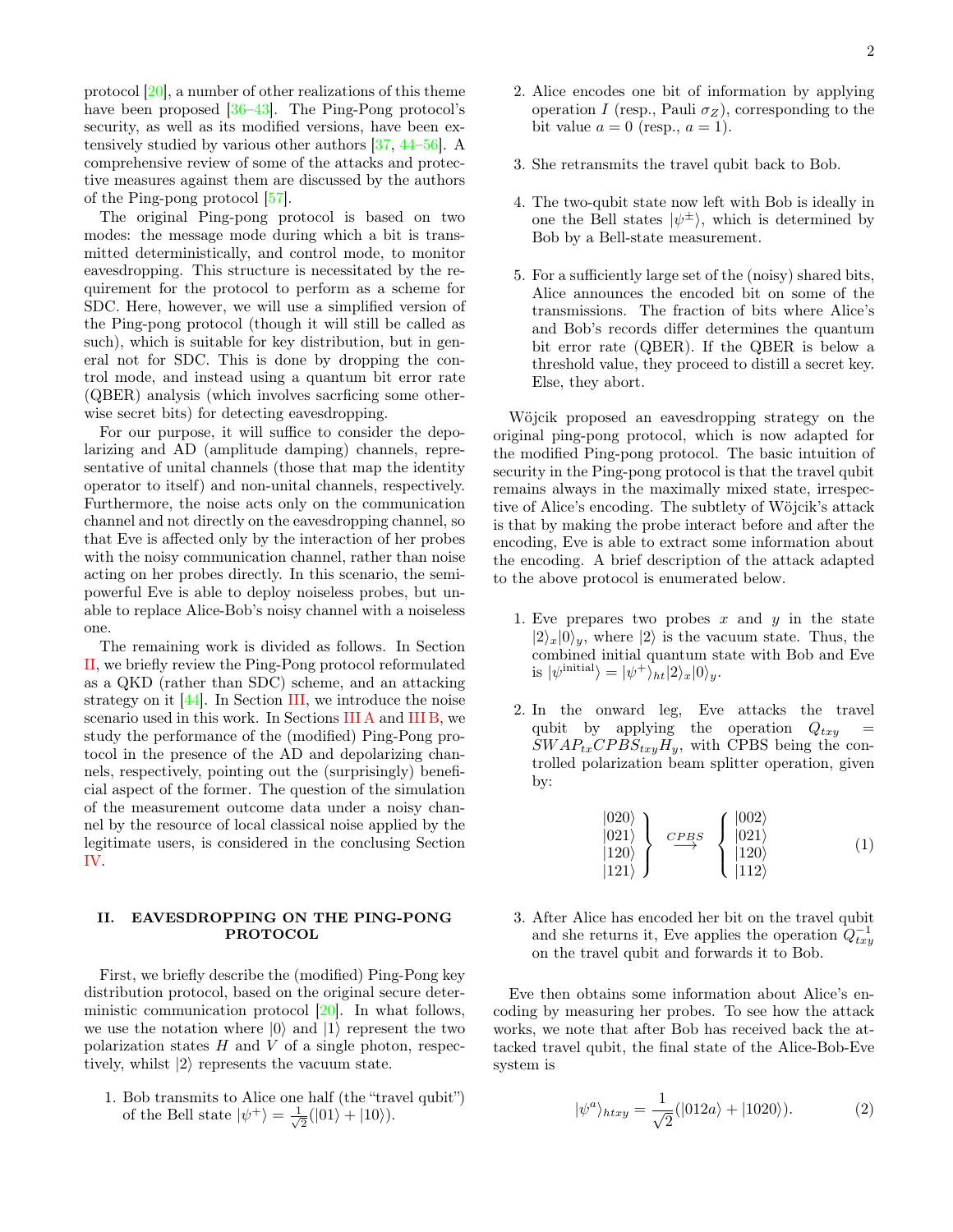From this, one finds that the only non-vanishing probabilities  $P_{AEB}$  are

$$
P_{000} = \frac{1}{2}
$$
  
\n
$$
P_{100} = P_{101} = P_{110} = P_{111} = \frac{1}{8}.
$$
 (3)

This corresponds to a QBER of  $\sum_{e} (p_{0e1} + p_{1e0}) = \frac{1}{4}$ . Using these, one may compute the mutual information between Alice and Bob,  $I_{AB} \equiv H(A) - H(A|B)$ , where  $H(A)$  and  $H(A|B)$  are the classical (Shannon) entropy associated with probability distribution  $P(a)$  and the conditional probability distribution  $P(a|b)$  [58]. This is a measure of entropic correlation between Alice and Bob. Similarly, one defines the mutual information between Alice and Eve, given by  $I_{AE} \equiv H(A) - H(A|E)$ . From  $(3)$ , one then finds that  $[44]$ 

$$
I_{AB} = I_{AE} = \frac{3}{4} \log_2 \frac{4}{3} \approx 0.311. \tag{4}
$$

Thus, the attack makes the protocol insecure, since security (with one-way communication) requires that  $I_{AB}$  $I_{AE}$ .

This attack is not symmetric between  $a = 0$  and  $a =$ 1, and [44] proposes another, symmetric attack. Ref. [57] discusses a number of other attacks on the Pingpong protocol, showing it to be effectively robust against them. Thus, while the attack described is not known to be optimal, it represents a powerful and well-studied attack, and its performance under decoherence is likely to carry general implications of a wider nature, in particular the occurence of the "trusted noise" scenario. Therefore, our present work is focused on studying this aspect of it.

Furthermore, it is generally difficult to prove the security of a given QKD protocol against the most general (collective) attacks, though, specific protocols can be proposed where such security can be proven. Under the circumstances, a reasonable approach is to prove security against a non-general, but sufficiently powerful and sophisticated attack, which is the case here.

## III. QUANTUM COMMUNICATION UNDER A NOISY ENVIRONMENT

The action of noise manifesting as a completely positive (CP) map on a system's density operator, can be given a Kraus representation:

$$
\phi(\rho) = \sum_{i} A_i \rho A_i^{\dagger},\tag{5}
$$

where the  $A_i$ 's must conform to the completeness constraint  $\sum_i A_i^{\dagger} A_i = I$ . In this work, we choose the simplified noise scenario depicted in Figure 1. In the onward leg, the noise first acts on the travel qubit, followed by Eve's attack Q on this qubit, and then by Alice's encoding operation. In the return leg, this sequence is timereversed, so that Eve's second attack  $Q^{-1}$  is followed by



FIG. 1. Scenario of noise and attack as used in this work: Bob transmits to Alice one half of a Bell state, on which Alice encodes her bit by applying either the operation I or  $\sigma_Z$ , before returning it to Bob. The action of noise is idealized as acting before Eve's action Q in the onward leg and after her action  $Q^{-1}$  in the return leg.

the noise, before receipt of the travel qubit and decoding of the two-qubit state by Bob.

In a noisy channel, suppose bits 0 and 1 correspond to noisy states  $\rho^{a=0}$  and  $\rho^{a=1}$ . Then, the mutual information between the Alice and Bob is upper-bounded by the Holevo bound:

$$
\chi = S\left(\frac{\rho_{\rm ht}^{a=0} + \rho_{\rm ht}^{a=1}}{2}\right) - \frac{1}{2} \left[ S\left(\rho_{\rm ht}^{a=0}\right) + S\left(\rho_{\rm ht}^{a=1}\right) \right], (6)
$$

where  $S(\rho) \equiv -\text{Tr}[\rho \log(\rho)]$  denotes the von Neumann entropy.

We next consider noisy conditions with Eve's above attack on the Ping-Pong QKD protocol, with the travel qubit subjected to the amplitude damping (AD) [59] and depolarizing channels.

#### A. Amplitude-Damping Noise

The Kraus operators for AD channel are [28]:

$$
E_0^A = \begin{bmatrix} 1 & 0 \\ 0 & \sqrt{1-p} \end{bmatrix}; \ E_1^A = \begin{bmatrix} 0 & \sqrt{p} \\ 0 & 0 \end{bmatrix}, \ (7)
$$

where  $p$  is the noise parameter, sometimes called the decoherence rate, and  $0 \leq p \leq 1$ .

The first attack of [44] (during the onward leg) makes the channel lossy and involves creating the vacuum state of the travel photon. This necessitates extending the qubit noise model (7) to that of a qutrit. There is no unique way to do this.

We use the extension represented by the following Kraus operators:

$$
E_0^A = \begin{bmatrix} 1 & 0 & 0 \\ 0 & \sqrt{1-p} & 0 \\ 0 & 0 & 1 \end{bmatrix}; E_1^A = \begin{bmatrix} 0 & \sqrt{p} & 0 \\ 0 & 0 & 0 \\ 0 & 0 & 0 \end{bmatrix}, \quad (8)
$$

which essentially implements the AD noise Eq. (7) on the polarization Hilbert space and does nothing to the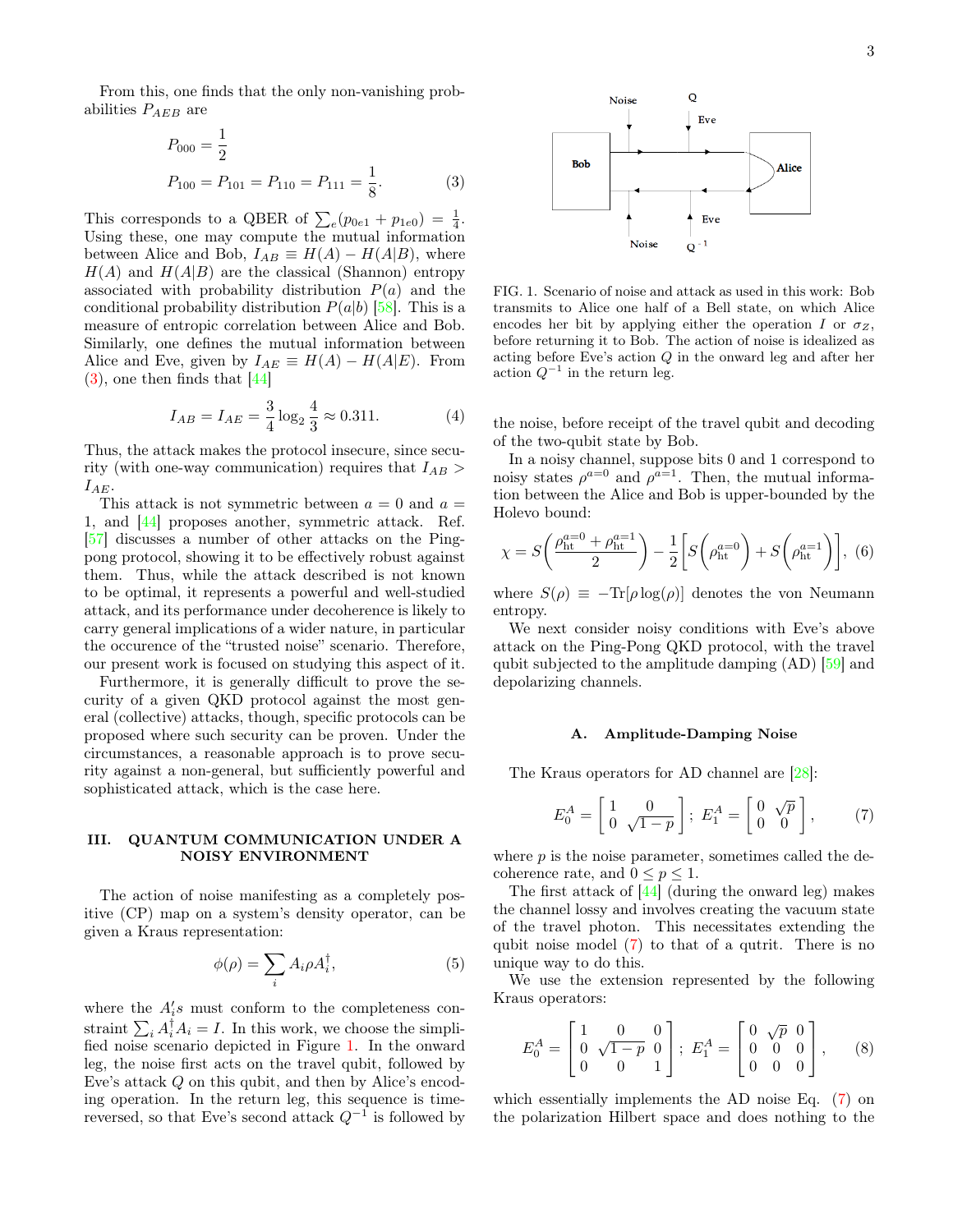

FIG. 2. (Color online) Performance of the modified Pingpong protocol under AD noise: The bold (blue), dashed (red) and dotted (green) plots represents  $I_{AB}$ ,  $I_{AE}$  and the Holevo bound for Alice-Bob. That  $I_{AB} > I_{AE}$  for  $0 < p \le 1$  implies that noise is beneficial to the legitimate users. In the noiseless limit, the Holevo bound coincides with  $I_{AB}$ , implying that the measurement strategy is optimal.

vacuum state. Here the vacuum state is taken to be the third dimension, denoted  $|2\rangle$ .

When the photon returns back to Bob, the state of the system  $hty$  for either encoding 'a' can be shown to have support of dimensionality 4, spanned by the states  $|010\rangle$ ,  $|100\rangle$ ,  $|011\rangle$  and  $|000\rangle$ , with the state of the x particle being  $|2\rangle$ , as in the noiseless attack case. The final states with Bob-Eve for the encodings  $a = 0$  and  $a = 1$ are:

$$
\rho_{hty}^{a=0} = \frac{1}{2} \begin{pmatrix} (1-p)^2 & 1-p & 0 & 0 \\ 1-p & 1 & 0 & 0 \\ 0 & 0 & p(2-p) & 0 \\ 0 & 0 & 0 & 0 \end{pmatrix};
$$

$$
\rho_{hty}^{a=1} = \frac{1}{2} \begin{pmatrix} 0 & 0 & 0 & 0 \\ 0 & 1 & 0 & 1-p \\ 0 & 0 & p(2-p) & 0 \\ 0 & 1-p & 0 & (1-p)^2 \end{pmatrix}.
$$
(9)

From Eq. (9), we obtain the following joint probabilities  $p_{AEB}$ , in place of Eq. (3):

$$
P_{000} = \frac{1}{8}(2 - p)^2
$$
  
\n
$$
P_{001} = \frac{p^2}{8}
$$
  
\n
$$
P_{002} = P_{003} = P_{102} = P_{103} = \frac{1}{8}(2 - p)p
$$
  
\n
$$
P_{110} = P_{111} = \frac{1}{8}(1 - p)^2
$$
  
\n
$$
P_{010} = P_{011} = P_{012} = P_{013} = 0
$$
  
\n
$$
P_{100} = P_{101} = \frac{1}{8},
$$
\n(10)

with all other joint probability terms vanishing. Note that in the presence of AD noise, Bob will also obtain outcomes  $|\phi^{\pm}\rangle = \frac{1}{\sqrt{2}}$  $\frac{1}{2}(|00\rangle \pm |11\rangle)$  in his Bell state measurement, which corresponds to the outcome symbols 2 and 3 in Eq. (10).

From the above probabilities  $P_{AEB}$ , one derives the mutual information between Alice and Bob and that between Alice and Eve, to be

$$
I(A:B) = \frac{1}{8} \left[ p \left( p \log \left( \frac{p^2}{2p^2 - 2p + 2} \right) + p \log \left( \frac{8(p-2)^2}{(p-3)p + 3} \right) + (p-2) \log \left( \frac{(p-2)p + 2}{(p-1)p + 1} \right) \right] + (p-2) \log \left( \frac{p-1}{(p-3)p + 3} + 1 \right) \right) - 2p(p+2) \log(2) - 4(p-1) \log \left( \frac{(p-2)^2}{2((p-3)p + 3)} \right) + 2 \log \left( \frac{(p-2)p + 2}{(p-1)p + 1} \right) + 2 \log \left( \frac{p-1}{(p-3)p + 3} + 1 \right) + 4 \right],
$$
\n(11)

and

$$
I(A:E) = \frac{1}{8} \left( 6 + 2 \log \left( \frac{1}{-p^2 + 2p + 3} \right) + (1 - (p - 2)p) \log \left( \frac{(p - 2)p - 1}{(p - 3)(p + 1)} \right) \right), \quad (12)
$$

respectively. These two quantities are depicted as a func-

tion of noise  $p$  in Figure 2. This shows that under the AD channel, there is a positive key rate  $\kappa \equiv I_{AB} - I_{AE}$ for finite noise. It is as if the symmetry existing between Bob and Eve in terms of information gained, is broken by the noise, to the advantage of Alice and Bob. This is a surprising result, and implies that Alice and Bob will find this type of noise beneficial in this eavesdropping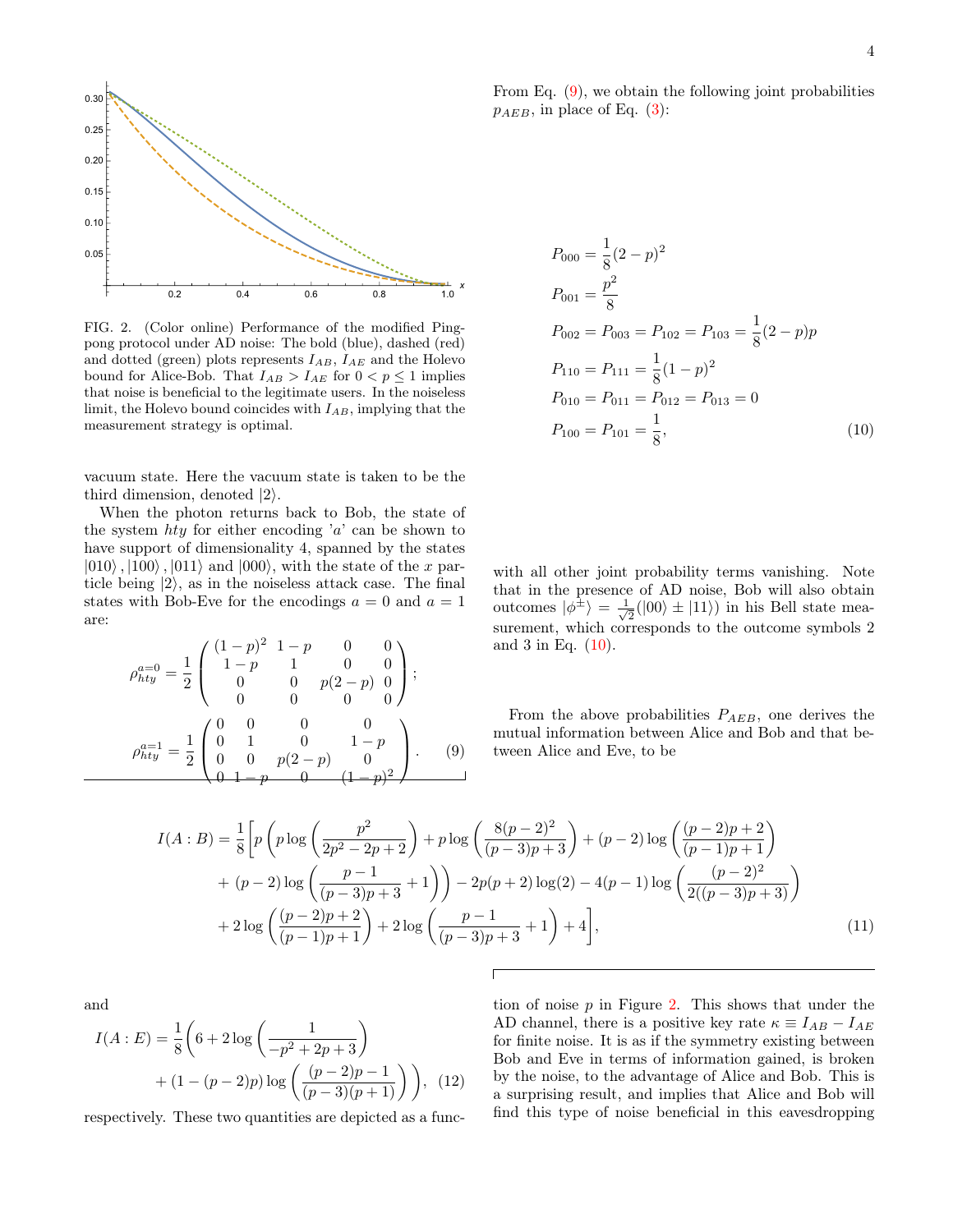scenario.

If Alice and Bob are employing the original Ping-pong strategy and the eavesdropper is known to employ the above attack, then in the noise range  $0 < p < 1$ , Alice and Bob know that they can extract a finite secret key, after suitable privacy amplification.

From Eq. (9) one obtains the reduced density operators for the particles ht:

$$
\rho_{ht}^{a=0} = \frac{1}{2} \begin{pmatrix} (1-p)^2 & 1-p & 0 \\ 1-p & 1 & 0 \\ 0 & 0 & p(2-p) \end{pmatrix} ;
$$
  
\n
$$
\rho_{ht}^{a=1} = \frac{1}{2} \begin{pmatrix} (1-p)^2 & 0 & 0 \\ 0 & 1 & 0 \\ 0 & 0 & p(2-p) \end{pmatrix} .
$$
 (13)

in the basis  $\{|01\rangle, |10\rangle, |00\rangle\}.$ 

The maximum information Bob can receive is upperbounded by the Holevo quantity  $(6)$ . To obtain this, we note that the eigenvalues  $\lambda_j^0, \lambda_j^1$  and  $\lambda_j^{01}$  for the density operators  $\rho_{ht}^{a=0}$ ,  $\rho_{ht}^{a=1}$  and their equal average, are:

$$
\lambda_j^0 = \left\{ 0, -\frac{1}{2}(p-2)p, \frac{1}{2}((p-2)p+2) \right\}
$$
  
\n
$$
\lambda_j^1 = \left\{ \frac{1}{2}, \frac{1}{2}(p-1)^2, -\frac{1}{2}(p-2)p \right\}
$$
  
\n
$$
\lambda_j^{01} = \left\{ \frac{(2-p)}{2}p, \frac{1}{4}((p-2)p \pm \sqrt{(p-2)p(p-1)^2+1}+2) \right\}
$$
  
\n(14)

The Holevo bound (6) is thus given by:

$$
\chi_{AD} = h\left[\lambda_j^{01}\right] - \frac{1}{2} \left(h\left[\lambda_j^{0}\right] + h\left[\lambda_j^{1}\right]\right),\tag{15}
$$

where  $h\left[\lambda_j^{\alpha}\right] = -\sum_{j=0}^2 \lambda_j^{\alpha} \log_2\left(\lambda_j^{\alpha}\right)$ . The quantity  $\chi_{AD}$ is plotted in Figure 2.

That the Holevo bound exceeding  $I_{AB}$  here suggests that Bob's Bell state measurement strategy, although guaranteeing a positive key rate, is sub-optimal. Note that it is indeed optimal in the noiseless case.

### B. Depolarizing noise

Consider the travel qubit subjected to depolarizing noise. This noise is characterized by the transformation  $\rho \longrightarrow p\frac{1}{2} + (1-p)\rho$  [30, 60], for which the Kraus operators are:

$$
D_0 = \sqrt{1-p} \begin{pmatrix} 1 & 0 \\ 0 & 1 \end{pmatrix}, D_1 = \sqrt{\frac{p}{3}} \begin{pmatrix} 0 & 1 \\ 1 & 0 \end{pmatrix};
$$
  
\n
$$
D_2 = \sqrt{\frac{p}{3}} \begin{pmatrix} 0 & -i \\ i & 0 \end{pmatrix}, D_3 = \sqrt{\frac{p}{3}} \begin{pmatrix} 1 & 0 \\ 0 & -1 \end{pmatrix}, \qquad (16)
$$

where  $p = (1 - \exp^{-\frac{\tau t}{2}}), \tau$  being the decay factor. Here we shall use the extension of Eq.  $(16)$  given by:

$$
D_0 = \sqrt{1-p} \begin{pmatrix} 1 & 0 & 0 \\ 0 & 1 & 0 \\ 0 & 0 & 1 \end{pmatrix}, D_1 = \sqrt{\frac{p}{3}} \begin{pmatrix} 0 & 1 & 0 \\ 1 & 0 & 0 \\ 0 & 0 & 1 \end{pmatrix};
$$
  

$$
D_2 = \sqrt{\frac{p}{3}} \begin{pmatrix} 0 & -i & 0 \\ i & 0 & 0 \\ 0 & 0 & 1 \end{pmatrix}, D_3 = \sqrt{\frac{p}{3}} \begin{pmatrix} 1 & 0 & 0 \\ 0 & -1 & 0 \\ 0 & 0 & 1 \end{pmatrix}, (17)
$$

which essentially implements a depolarizing noise on the polarization Hilbert space and does nothing to the vacuum state.



FIG. 3. (Color online) Performance of the Ping-pong QKD protocol under depolarizing noise: The bold (black) and dashed (red) plots represent  $I_{AB}$  and  $I_{AE}$  with the Holevo bound for Alice-Bob coinciding with  $I_{AB}$ . As a function of noise parameter  $p$ ,  $I_{AE}$  remains constant at the noiseless value of 0.311, because Eve's attack strategy is indifferent to unital noise. That  $I_{AB}$  equals the Holevo bound implies that Bob's Bell state measurement in the modified Ping-pong protocol is already optimal.

When the photon returns back to Bob, as per the scenario of Figure 1, with the noise given by the depolarizing channel, the state of the system hty for either encoding a can be shown to have support of dimensionality 8, spanned by the states  $|jkl\rangle$ , with  $j, k, l \in \{0, 1\}$ , and the state of the x particle being  $|2\rangle$  as in the noiseless attack case. The final states with Bob-Eve for the encodings  $a = 0$  and  $a = 1$  are: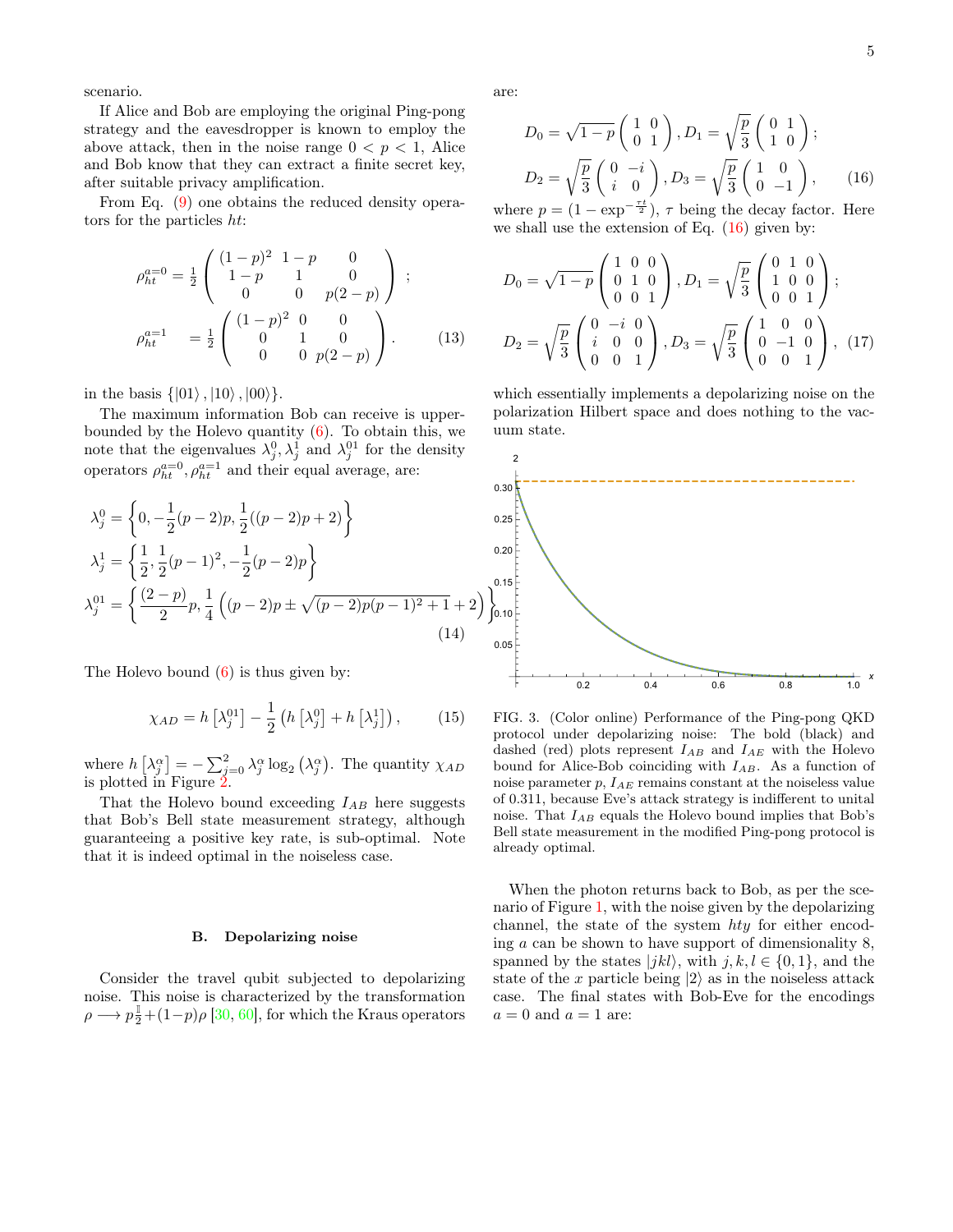$$
\rho^{0} = \frac{1}{2} \begin{pmatrix}\n\frac{p(4-p)}{4} & 0 & 0 & 0 & 0 & 0 & 0 & 0 \\
0 & 0 & 0 & 0 & 0 & 0 & 0 & 0 \\
0 & 0 & \frac{(p-2)^{2}}{4} & 0 & (p-1)^{2} & 0 & 0 & 0 \\
0 & 0 & 0 & 0 & 0 & 0 & 0 & 0 \\
0 & 0 & (p-1)^{2} & 0 & \frac{(p-2)^{2}}{4} & 0 & 0 & 0 \\
0 & 0 & 0 & 0 & 0 & 0 & 0 & 0 \\
0 & 0 & 0 & 0 & 0 & 0 & 0 & 0 \\
0 & 0 & 0 & 0 & 0 & 0 & 0 & 0 \\
0 & 0 & \frac{p(2-p)}{4} & 0 & 0 & 0 & 0 & 0 \\
0 & 0 & \frac{p^{2}}{4} & 0 & 0 & 0 & 0 & 0 \\
0 & 0 & \frac{p^{2}}{4} & 0 & 0 & 0 & 0 & 0 \\
0 & 0 & 0 & \frac{(p-2)^{2}}{4} & (p-1)^{2} & 0 & 0 & 0 \\
0 & 0 & 0 & (p-1)^{2} & \frac{(p-2)^{2}}{4} & 0 & 0 & 0 \\
0 & 0 & 0 & 0 & 0 & \frac{p^{2}}{4} & 0 & 0 \\
0 & 0 & 0 & 0 & 0 & 0 & \frac{p(2-p)}{4} & 0 \\
0 & 0 & 0 & 0 & 0 & 0 & \frac{p(2-p)}{4} & 0 \\
0 & 0 & 0 & 0 & 0 & 0 & 0 & \frac{p(2-p)}{4}\n\end{pmatrix}.
$$
\n(18)

From Eq. (18), we obtain the following joint probabilities  $P_{AEB}$ , in place of Eq. (3):

$$
P_{000} = \frac{1}{2} + \frac{3p}{8}(p-2)
$$
  
\n
$$
P_{001} = P_{002} = P_{003} = \frac{p}{8}(2-p)
$$
  
\n
$$
P_{010} = P_{011} = P_{012} = P_{013} = 0
$$
  
\n
$$
P_{100} = P_{101} = P_{110} = P_{111} = \frac{1}{8} + \frac{p}{16}(p-2)
$$
  
\n
$$
P_{102} = P_{103} = P_{112} = P_{113} = \frac{p}{16}(2-p)
$$
 (19)

with all other joint probability terms vanishing. As with AD noise, here again Bob will also obtain outcomes  $|\phi^{\pm}\rangle = \frac{1}{\sqrt{2}}$  $\overline{2}(00) \pm |11\rangle)$  in his Bell state measurement, which correspond to the outcome symbols 2 and 3 in Eq.  $(19).$ 

From the above probabilities  $P_{AEB}$ , one finds the mutual information between Alice and Bob to be

$$
I_{AB}(p) = \frac{1}{36} \left[ 9 \log \left( \frac{4}{9} p(2p - 3) + 1 \right) +8p(2p - 3) \coth^{-1} \left( \frac{9}{(3 - 4p)^2} \right) +6 \left( 4p^2 - 6p + 3 \right) \log \left( \frac{3}{4} - \frac{9}{64p(2p - 3) + 108} \right) + (4p(2p - 3) + 9) \log \left( \frac{36}{16p(2p - 3) + 27} + 4 \right) \right].
$$
\n(20)

On the other hand, it follows from Eq. (19) that

$$
P_{AE=00} = \frac{1}{2}; P_{AE=01} = 0
$$
  

$$
P_{AE=10} = P_{AE=11} = \frac{1}{4},
$$
 (21)

i.e.,  $P_{AE}$  is independent of the noise parameter. Consequently,  $I_{AE}(p)$  is just the noiseless value of  $\frac{1}{8} \log \left( \frac{64}{27} \right)$ .

Figure (3) shows that under the depolarizing channel, there is no positive key rate  $\kappa \equiv I_{AB}-I_{AE}$  for finite noise, essentially because  $I_{AE}$  remains constant, being unaffected by the depolarizing noise ( as explained above), whereas  $I_{AB}$  drops with the noise level. Therefore, this channel, in contrast to the AD channel, offers no advantage to Alice and Bob in our scenario.

A similar disadvantageous behavior holds for dephasing and other unital noisy channels, which may be understood generally as follows. In our scenario, the noise acts before the first attack by Eve (see Figure 1), and the second instance of noise (in the backward trip of the particle) acts after Eve's second attack.

Therefore, the second instance of noise doesn't affect  $I_{AE}$  (though, in general, it will affect  $I_{AB}$ ). As to the onward trip of the particle, the travel qubit, as seen by Eve, is initially in a maximally mixed state  $\frac{I}{2}$ . Depolarizing noise or any other unital channel  $\mathcal{C}_U$  is characterized by the property

$$
\mathcal{C}_U: \frac{I}{2} \mapsto \frac{I}{2},\tag{22}
$$

ie., it maps the state  $\frac{I}{2}$  to itself. Thus, this state of the travel qubit remains unaffected, and hence Eve's correlation with Alice is indifferent to the noise.

It is worth noting here that if the unital noise acts after Eve's first intervention (rather than before, see Figure 1),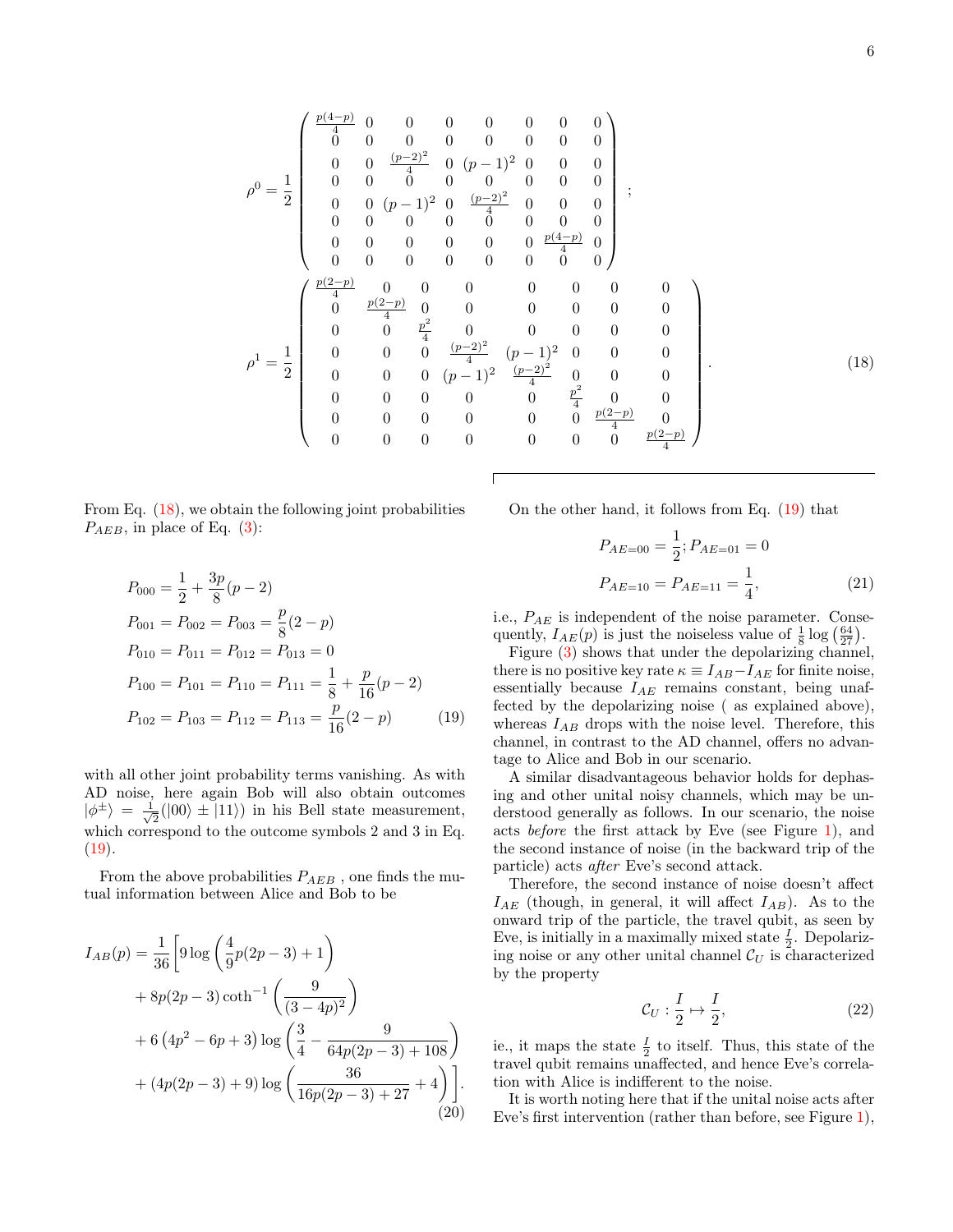then  $I_{AE}$  is not expected to be invariant under the noise, since Eve's action can deviate the state of the particle from  $\frac{I}{2}$ .

From Eq.  $(18)$  one obtains the reduced density operators for the state of particles ht

$$
\rho_{ht}^{a=0} = \frac{1}{4} \begin{pmatrix} (2-q)q & 0 & 0 & 0 \\ 0 & ((q-2)q+2) & 2(q-1)^2 & 0 \\ 0 & 2(q-1)^2 & (q-2)q+2 & 0 \\ 0 & 0 & 0 & (2-q)q \\ 0 & (q-2)q+2 & 0 & 0 \\ 0 & (q-2)q+2 & 0 & 0 \\ 0 & 0 & (q-2)q+2 & 0 \\ 0 & 0 & 0 & (2-q)q \end{pmatrix}.
$$

As with Eq. (14), the maximum information Bob can receive is upper-bounded by the Holevo quantity (6). To derive this, we obtain the eigenvalues  $\lambda_j^0$ ,  $\lambda_j^1$  and  $\lambda_j^{01}$  for the density operators  $\rho_{ht}^{a=0}$ ,  $\rho_{ht}^{a=1}$  and their equal average, which are found to be:

$$
\begin{array}{l} \lambda_j^0 = \frac{1}{4} \left\{ (2-p)p, (2-p)p, (2-p)p, 3(p-2)p+4 \right\}, \\ \lambda_j^1 = \frac{1}{4} \left\{ (2-p)p, (2-p)p, (p-2)p+2, (p-2)p+2 \right\}, \\ \lambda_j^{01} = \frac{1}{4} \left\{ 1, (2-p)p, (2-p)p, 2(p-2)p+3 \right\}. \end{array}
$$

Using this, the Holevo bound  $\chi_{DP}$  under the depolarizing channel can be found in a manner similar to Eq. (15). Interestingly  $\chi_{DP}$  is found to coincide with  $I_{AB}$ . This coincidence suggests that the Bell state measurement strategy by Bob is indeed optimal, unlike in the case of the AD channel.

## IV. CONCLUSION AND DISCUSSIONS

It is generally accepted that noise is detrimental to quantum information processing, in particular quantum cryptography. Here we identify, counter to this expectation, a scenario of "trusted noise", where noise can play a helpful role. In quantum key distribution, proofs of unconditional security assume that the eavesdropper Eve is restricted only by physical laws, and that all the noise is due to her attack. We consider a more realistic scenario, where Eve too is bound by limits imposed by noise due to environment-induced decoherence. We show how this can work to the advantage of legitimate parties, when noise affects the eavesdropper more than the legitimate parties. Now, an easy version of this scenario would have been one, where noise universally affects not just the legitimate parties, but also Eve. Therefore, the nontrivial aspect is that the noise only affects the communication channel and not the eavesdropping channel directly. Eve's limitation is her inability to replace the noisy communication channel between Alice and Bob by an noiseless one. In the particular situation considered here, the security of the Ping-Pong protocol (modified to a key distribution scheme) against a noise-restricted adversary is shown to improve under a non-unital decoherence, but to deteriorate under unital decoherence.

In light of  $[32-34]$ , we may ask whether the AD statistics Eq. (10) can be produced using only local uncorrelated classical noise added by Alice and Bob, starting from the noiseless case Eq. (3). We now answer the question in the negative.

Alice's most general noise can be modelled by a combination of a conditional probability distribution  $P^{A}(x|y)$ (used with probability  $\alpha$ ) and a random coin toss  $\varphi^A$ (used with probability  $1 - \alpha$ ), while that for Bob by a combination of a conditional probability distribution  $P^{B}(x|y)$  (used with probability  $\beta$ ) and a random coin toss  $\varphi^B$  (used with probability  $1-\beta$ ).

;

Further, let  $P^{A}(0|0) = g$ ,  $P^{A}(0|1) = h$  and  $P^{B}(0|0) =$  $a, P<sup>B</sup>(1|0) = b, P<sup>B</sup>(2|0) = c, P<sup>B</sup>(3|0) = 1-a-b-c$ ; and  $P^B(0|1) = d, P^B(1|1) = e, P^B(2|1) = f, P^B(3|1) = 1$  $d-e-f$ . Applying the noise unilaterally on her side, Alice can't reproduce Eq. (10) because of the occurence of symbols 2 and 3 on Bob's side. Suppose Bob alone applies his local noise. Then, one finds that  $P_{101}^B = P_{110}^B =$ <br> $\frac{a+d}{8}$ , which stands in contradiction with the data in Eq.  $(10)$ . Thus, we must consider whether both Alice and Bob applying local noise independently can reproduce the required statistics. In the above,  $P_j^A$  denotes the *j*th component of the joint probability distribution obtained by Alice's application of her local classical noise to the classical outcome data of Eq. (3); analogously for  $P_j^B$  in the case of Bob.

Without loss of generality, suppose Alice applies her local noise first, and then Bob. We shall use the notation where the j<sup>th</sup> component after Bob also has applied his local classical noisy channel to the classical data  $P_j^A$  is denoted  $P_j^{A\rightarrow B}$ . Then, from Eq. (3), we obtain:

$$
P_{010}^A = \frac{\alpha h}{8} + \frac{(1 - \alpha)r}{8}.
$$
 (23)

This must, in view of the vanishing of this component in Eq.  $(10)$ , implying

$$
\alpha = 0, \quad r = 0 \tag{24a}
$$

$$
\alpha = 1, \quad h = 0. \tag{24b}
$$

If  $P_{010}^A$  doesn't vanish, then we must have  $p^B(0|0) = 0$ , to ensure that under the transformation induced by Bob's play, the final  $P_{010}^{A\to B}$  vanishes. This would mean that  $p^B(1|0)$  or  $p^B(2|0)$  or  $p^B(3|0)$  should be non-vanishing. But this, in turn, would mean that  $P_{011}^{A \rightarrow B}$  or  $P_{012}^{A \rightarrow B}$  or  $P_{013}^{A\rightarrow B}$  should be non-vanishing, in contradiction with the corresponding requirement in data Eq.  $(10)$ . Thus, we are led to conditions Eq. (24).

To see why condition Eq. (24a) won't work out, we note that it would imply that  $P_{000}^A = \frac{\alpha}{2} \left( g + \frac{h}{4} \right) + (1 \alpha$ ) $r \frac{5}{8} \equiv 0$  as well as  $p_{001}^A = \frac{\alpha h}{8} + (1 - \alpha) \frac{r}{8} \equiv 0$ . But, this would imply that

$$
P_{000}^{A \to B} = \beta(aP_{000}^A + dP_{001}^A) + (1 - \beta)q(p_{000}^A + P_{001}^A)
$$
  
= 0, (25)

contradicting the fact that this component is nonvanishing in the AD statistics Eq. (10).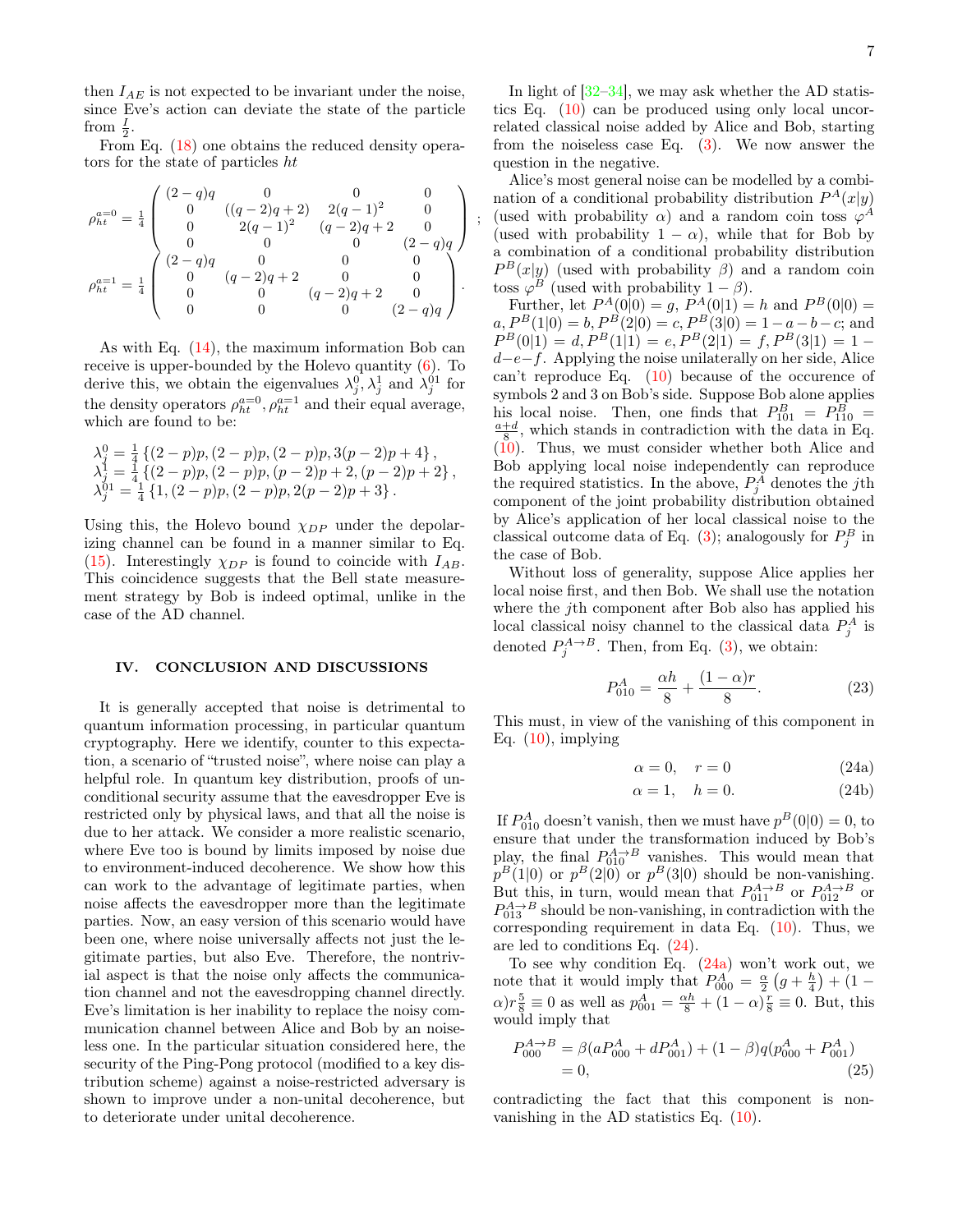To see why condition Eq. (24b) also won't work out, we note that it would imply that

$$
P_{000}^{A \to B} = \frac{g}{2} (\beta a + (1 - \beta) q),
$$
  
\n
$$
P_{100}^{A \to B} = \frac{g}{8} (\beta a + (1 - \beta) q),
$$
\n(26)

implying that these two components differ by a factor 4, contradicting the additional noise dependence seen in Eq.  $(10)$ .

In conclusion, the advantage provided by the quantum AD channel can't be simulated locally (without any classical communication) by the legitimate parties, acting on the noiseless (but eavesdropped) outcome statistics. This may be attributed to the fundamentally quantum nature of the disturbance introduced into the noisy channel through Eve's intervention.

## ACKNOWLEDGEMENTS

VS thanks the Ministery of Human Resource Development, Govt. of India, for offering a doctoral fellowship as a Ph.D. research scholar at Indian Institute of Technology Jodhpur, Rajasthan, India. SB thanks Atul Kumar and Anirban Pathak for useful discussions during the preliminary stage of this work. SB acknowledges support by the project number 03(1369)/16/EMR-II funded by Council of Scientific and Industrial Research, New Delhi, India. US and RS thank DST-SERB, Govt. of India, for financial support provided through the project EMR/2016/004019.

- [1] Nicolas Gisin, Grégoire Ribordy, Wolfgang Tittel, and Hugo Zbinden. Quantum cryptography. *Reviews of modern physics*, 74(1):145, 2002.
- [2] N Srinatha, S Omkar, R Srikanth, Subhashish Banerjee, and Anirban Pathak. The quantum cryptographic switch. *Quantum information processing*, pages 1–12, 2014.
- [3] Vishal Sharma. Effect of noise on practical quantum communication systems. *Defence Science Journal*, 66(2):186– 192, 2016.
- [4] Vishal Sharma, Chitra Shukla, Subhashish Banerjee, and Anirban Pathak. Controlled bidirectional remote state preparation in noisy environment: a generalized view. *Quantum Information Processing*, 14(9):3441– 3464, 2015.
- [5] Vishal Sharma, Kishore Thapliyal, Anirban Pathak, and Subhashish Banerjee. A comparative study of protocols for secure quantum communication under noisy environment: single-qubit-based protocols versus entangledstate-based protocols. *Quantum Information Processing*, 15(11):4681–4710, 2016.
- [6] Vishal Sharma and Richa Sharma. Analysis of spread spectrum in matlab. *International Journal of Scientific & Engineering Research*, 5(1), 2014.
- [7] Gang Wang, Dan Shen, Genshe Chen, Khanh Pham, and Erik Blasch. Polarization tracking for quantum satellite communications. In *Sensors and Systems for Space Applications VII*, volume 9085, page 90850T. International Society for Optics and Photonics, 2014.
- [8] Vishal Sharma and Subhashish Banerjee. Analysis of atmospheric effects on satellite based quantum communication: A comparative study. arXiv:1711.08281.
- [9] Charles H Bennett and Gilles Brassard. Quantum cryptography: Public key distribution and con tos5. 1984.
- [10] Artur K Ekert. Quantum cryptography based on bellâĂŹs theorem. *Physical review letters*, 67(6):661, 1991.
- [11] Charles H Bennett. Quantum cryptography using any two nonorthogonal states. *Physical review letters*, 68(21):3121, 1992.
- [12] Lior Goldenberg and Lev Vaidman. Quantum cryptography based on orthogonal states. *Physical Review Letters*, 75(7):1239, 1995.
- [13] Hoi-Kwong Lo and Hoi Fung Chau. Unconditional security of quantum key distribution over arbitrarily long distances. *science*, 283(5410):2050–2056, 1999.
- [14] Valerio Scarani and Nicolas Gisin. Quantum key distribution between *N* partners: Optimal eavesdropping and bell's inequalities. *Phys. Rev. A*, 65:012311, Dec 2001.
- [15] Hoi-Kwong Lo, Hoi Fung Chau, and Mohammed Ardehali. Efficient quantum key distribution scheme and a proof of its unconditional security. *Journal of Cryptology*, 18(2):133–165, 2005.
- [16] Valerio Scarani, Helle Bechmann-Pasquinucci, Nicolas J Cerf, Miloslav Dušek, Norbert Lütkenhaus, and Momtchil Peev. The security of practical quantum key distribution. *Reviews of modern physics*, 81(3):1301, 2009.
- [17] Anirban Pathak. *Elements of quantum computation and quantum communication*. Taylor & Francis, 2013.
- [18] Akshata Shenoy-Hejamadi, Anirban Pathak, and Srikanth Radhakrishna. Quantum cryptography: Key distribution and beyond. *Quanta*, 6(1):1–47, 2017.
- [19] Fu-Guo Deng and Gui Lu Long. Secure direct communication with a quantum one-time pad. *Phys. Rev. A*, 69:052319, May 2004.
- [20] Kim Boström and Timo Felbinger. Deterministic secure direct communication using entanglement. *Physical Review Letters*, 89(18):187902, 2002.
- [21] Marco Lucamarini and Stefano Mancini. Secure deterministic communication without entanglement. *Physical review letters*, 94(14):140501, 2005.
- [22] C. Shukla, A. Pathak, and R. Srikanth. Beyond the Goldenberg-Vaidman protocol: Secure and efficient quantum communication using arbitrary, orthogonal, multi-particle quantum states. *Int. J. Quantum Inf.*, 10:1241009, 2012.
- [23] Anna Pappa, André Chailloux, Eleni Diamanti, and Iordanis Kerenidis. Practical quantum coin flipping. *Phys. Rev. A*, 84:052305, Nov 2011.
- [24] Ryan Amiri and Juan Miguel Arrazola. Quantum money with nearly optimal error tolerance. *Physical Review A*, 95(6):062334, 2017.
- [25] Chun-Yan Wei, Xiao-Qiu Cai, Bin Liu, Tianyin Wang, and Fei Gao. A generic construction of quantum-